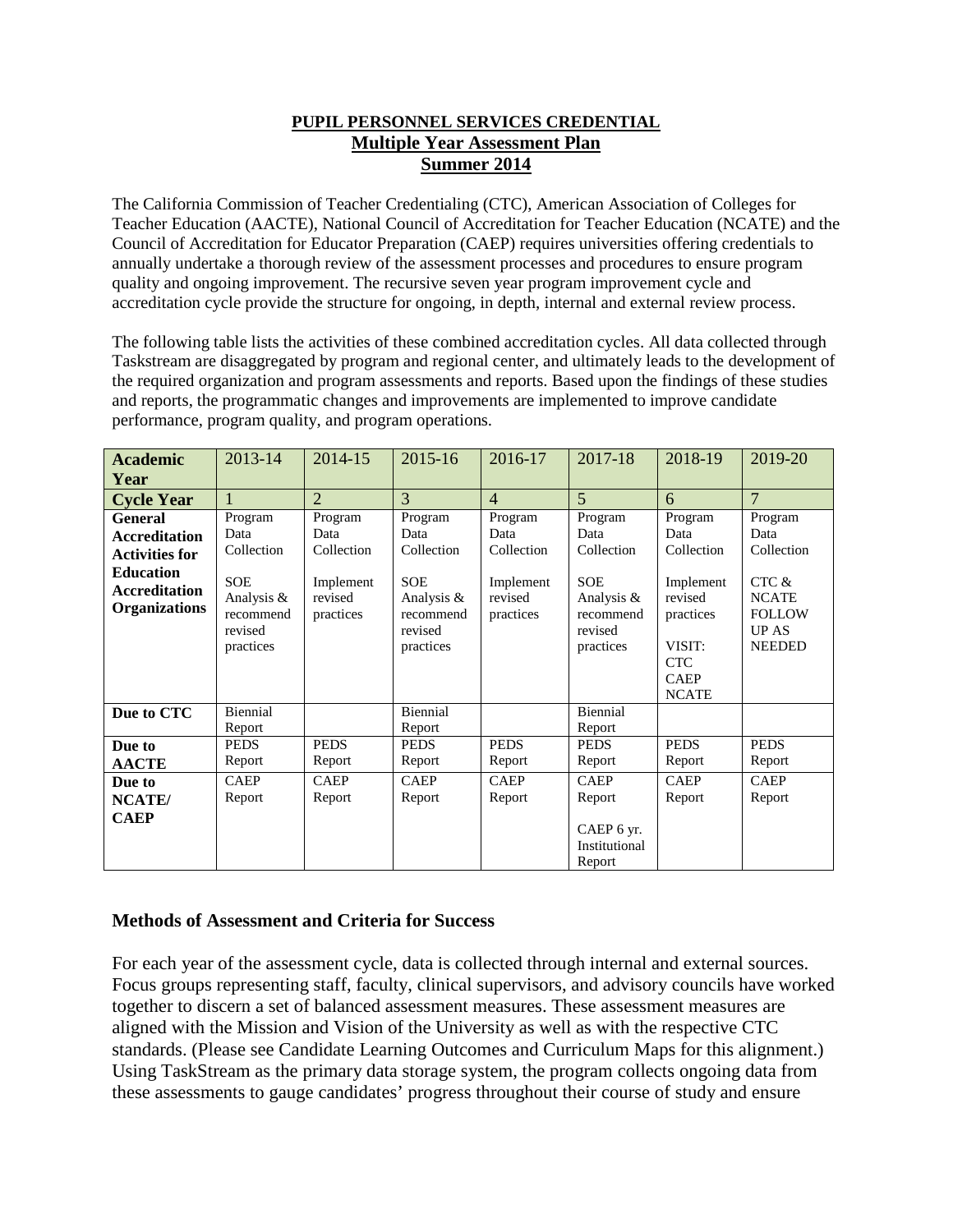CTC program standards are met. Each signature assignment is evaluated using a supporting rubric. The key assessments for this program and supporting rubrics are listed below. All candidates are expected to be at the "proficient level of performance with a score of "3" or above in each rubric criteria. Following these tables, are the accompanying rubrics.

## **Direct Measures:**

| <b>Evaluation Instrument</b>           | <b>Description</b>                                                                         | <b>Standards Assessed</b> |
|----------------------------------------|--------------------------------------------------------------------------------------------|---------------------------|
| <b>GED 662</b><br>Signature Assignment | Foundations of Counseling and<br>Counseling Theory                                         | 17, 18, 25                |
| <b>GED 665</b><br>Signature Assignment | Safe Schools and Violence<br>Prevention                                                    | 1, 9, 14, 21, 25, 29      |
| GED 667A Signature Assignment          | Comprehensive Counseling and<br>Guidance; Coordination and<br>Collaboration                | 13, 18, 22, 27, 28, 30    |
| GED 667B Signature Assignment          | Comprehensive Counseling and<br>Guidance; Coordination and<br>Collaboration (ASCA Project) | 13, 18, 22, 27, 28, 30    |

## **Indirect Measures:**

| <b>Evaluation Instrument</b>  | <b>Description</b>          | <b>Use</b>                                                      |
|-------------------------------|-----------------------------|-----------------------------------------------------------------|
| <b>Exit Survey</b>            | Form-based Author Responses | Feedback used for quality assurance<br>and program improvement  |
| <b>Disposition Assessment</b> | Form-based Author Responses | Monitor candidates' development of<br>professional dispositions |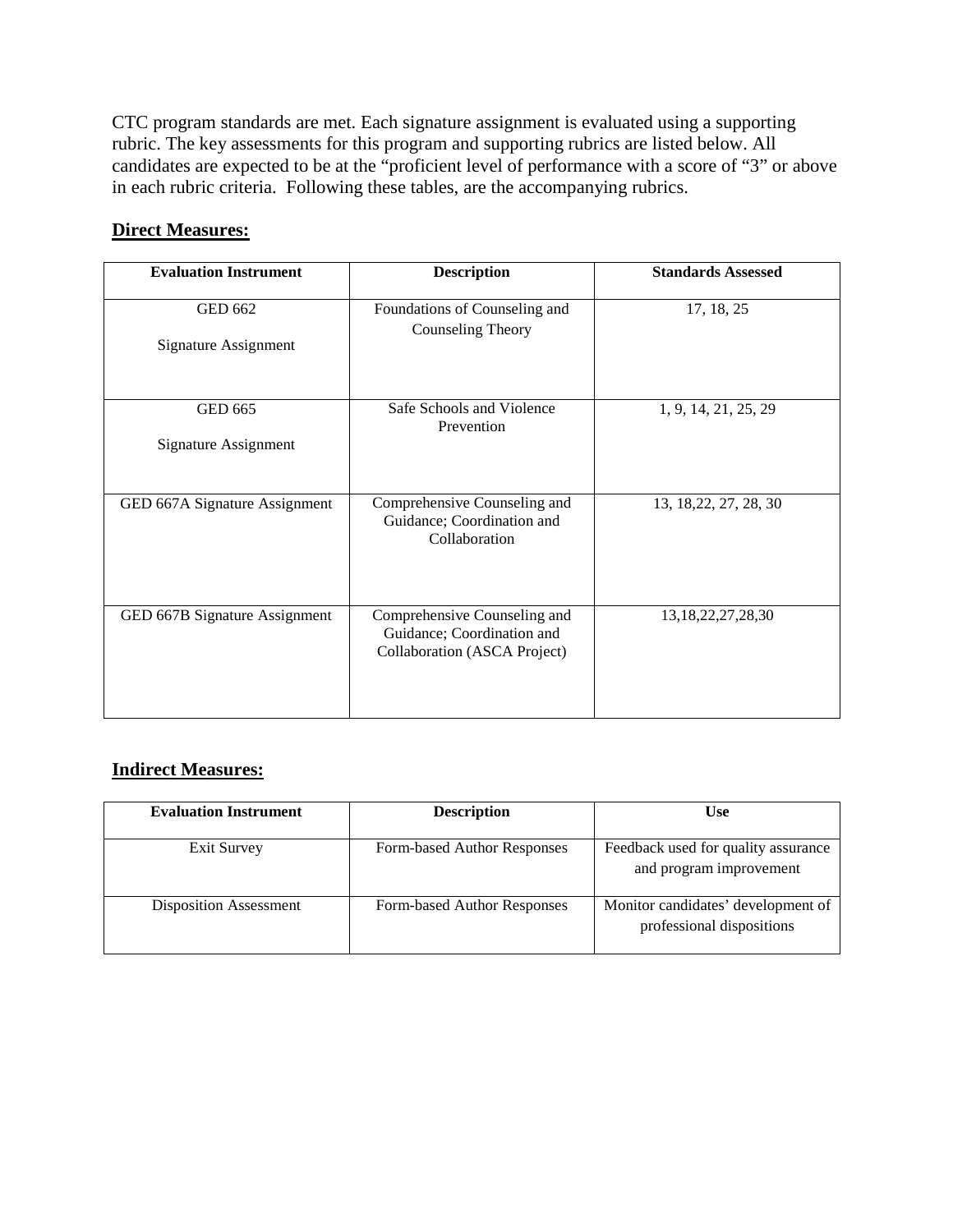## **Key Assessment Rubrics:**

created **5** taskstream

## **GED 641 - School Communities in a Pluralistic Society**

|                                  | <b>Elements Not Evident</b>                                                                        | <b>Elements Somewhat Evident</b>                                                                                                                                                                           | <b>Elements Evident</b>                                                                                                                                                                              | <b>Elements Highly Evident</b>                                                                                                                                                                                                                                                                  | Score/Level |
|----------------------------------|----------------------------------------------------------------------------------------------------|------------------------------------------------------------------------------------------------------------------------------------------------------------------------------------------------------------|------------------------------------------------------------------------------------------------------------------------------------------------------------------------------------------------------|-------------------------------------------------------------------------------------------------------------------------------------------------------------------------------------------------------------------------------------------------------------------------------------------------|-------------|
| Slides                           | Includes $<$ 9 slides with $<$ 4<br>related photos. Not all the<br>required information is evident | Includes 10 slides with 4+<br>related photos; bullets include<br>the basic required information.                                                                                                           | Includes $11 +$ slides that<br>include more than the basic<br>aspects of the culture with 5+<br>related photos; bullets are well<br>described, but concise.                                          | Includes 12-15 slides covering<br>many aspects of the culture<br>with 6+ related photos; bullets<br>focus on the more significant<br>information.                                                                                                                                               |             |
| Information<br>sources           | Includes information from a<br>few sources and includes a list<br>of "Works Cited" at the end.     | Includes accurate information<br>from books and the internet.<br>Includes "Works Cited."                                                                                                                   | Includes accurate information<br>taken from personal<br>interview(s) as well as<br>information from books and<br>the internet. Includes "Works"<br>Cited"                                            | Includes quotes from a<br>personal interview with a<br>person from that culture as<br>well as current information<br>from books, internet. Includes<br>"Works Cited."                                                                                                                           |             |
| Application<br>Ωf<br>information | Includes some accurate<br>cultural information that would<br>help educators.                       | Includes accurate cultural<br>information that would help<br>other educators effectively<br>teach the students and one<br>other aspect (praise discipline<br>or learning style or parent<br>communication) | Includes accurate cultural<br>information that would help<br>educators effectively teach the<br>educators and two other<br>aspects (praise/discipline,<br>learning style or parent<br>communication) | Includes accurate cultural<br>information that would help<br>educators more effectively<br>service the students,<br>appropriately praise and<br>discipline the children, address<br>their learning and/or<br>communication styles and<br>communicate with their<br>parents in a meaningful way. |             |
| Oral<br>presentation             | The Power Point is not<br>presented orally in such a way<br>as to get the listeners'<br>attention  | The oral presentation consists<br>more of reading the Power<br>Point and adding some<br>relevant description of the<br>bulleted items.                                                                     | The oral presentation<br>communicates the key<br>information in an engaging<br>manner and includes relevant<br>description of the bulleted<br>items.                                                 | The oral presentation<br>effectively communicates<br>critical information; candidate<br>adds relevant description to<br>the bulleted items. Music from<br>the culture is included in some<br>way.                                                                                               |             |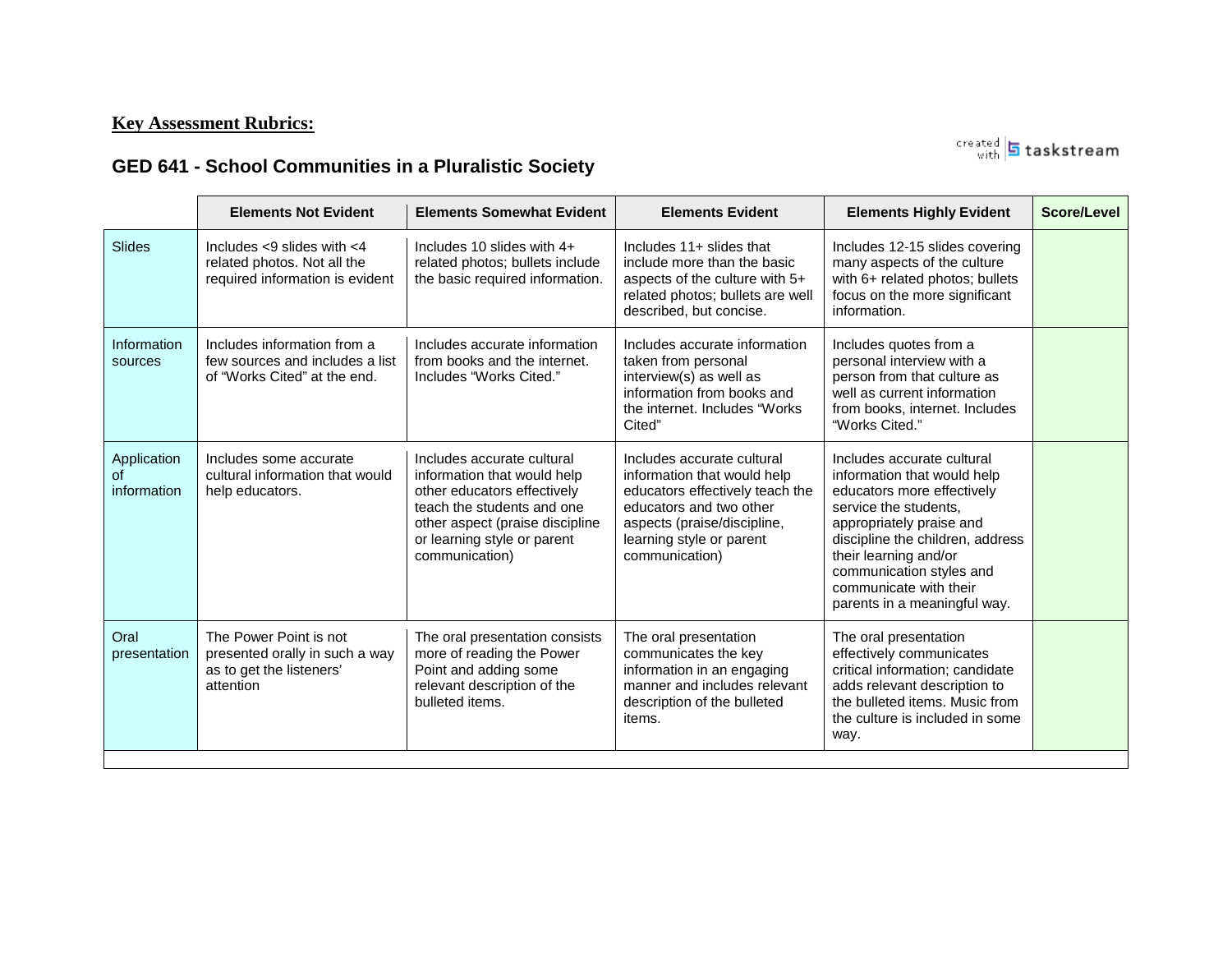

# <http://www.taskstream.com/>**GED 662 - Counseling and Guidance Theory**

|                                                                                                                            | <b>Far below standard</b>                                                                                                                              | <b>Below standard</b>                                                                                                                             | <b>Meets Standard</b>                                                                                                         | <b>Exceeds Standard</b>                                                                                               | Score/Level |  |
|----------------------------------------------------------------------------------------------------------------------------|--------------------------------------------------------------------------------------------------------------------------------------------------------|---------------------------------------------------------------------------------------------------------------------------------------------------|-------------------------------------------------------------------------------------------------------------------------------|-----------------------------------------------------------------------------------------------------------------------|-------------|--|
| Paper<br>demonstrates<br>the<br>candidate's<br>understanding<br>of counseling<br>theory and<br>integrative<br>perspective. | Information is incomplete as it<br>relates to counseling theory<br>and integrative perspective.<br>The reason for choosing the<br>topic is not stated. | Information is partially related<br>to counseling theory and<br>integrative perspective. The<br>reason for choosing topic is<br>basically stated. | Information is related to<br>counseling theory and<br>integrative perspective. The<br>reason for the main topic is<br>stated. | Counseling theory and<br>integrative perspective are<br>clearly stated and thoughtfully<br>related to the main topic. |             |  |
|                                                                                                                            | <b>Standards</b><br>CA- PLNU/Pupil Personnel Services Credential (2011)<br>Standard:<br>Standard 17: Foundations of the School Counseling Profession   |                                                                                                                                                   |                                                                                                                               |                                                                                                                       |             |  |
| Paper<br>demonstrates<br>the<br>candidate's<br>understanding<br>of ethical<br>issues.                                      | Paper lacks proper structure<br>and shows limited<br>understanding of ethical<br>issues.                                                               | Paper demonstrates some<br>understanding of ethical<br>issues.                                                                                    | Understanding of ethical<br>issues is evident through most<br>of the paper.                                                   | Paper demonstrates the<br>candidate's comprehensive<br>understanding of ethical<br>issues.                            |             |  |
|                                                                                                                            | <b>Standards</b><br>CA- PLNU/Pupil Personnel Services Credential (2011)<br>Standard:<br>Standard 18: Professionalism, Ethics & Legal Mandates          |                                                                                                                                                   |                                                                                                                               |                                                                                                                       |             |  |
| Paper<br>demonstrates<br>the<br>candidate's<br>theoretical<br>knowledge of<br>individual<br>counseling.                    | Knowledge of individual<br>counseling theory is<br>insufficient.                                                                                       | Knowledge of individual<br>counseling theory is limited<br>and not sufficiently<br>demonstrated throughout the<br>paper.                          | Knowledge of individual<br>counseling theory is evident at<br>the end of the paper.                                           | Knowledge gained is evident<br>through clear and thoughtful<br>ideas discussed throughout<br>the paper.               |             |  |
|                                                                                                                            | <b>Standards</b><br>CA- PLNU/Pupil Personnel Services Credential (2011)<br>Standard:<br>Standard 25: Individual Counseling                             |                                                                                                                                                   |                                                                                                                               |                                                                                                                       |             |  |
| <b>Mechanics</b>                                                                                                           | Excessive grammatical,                                                                                                                                 | Many grammatical, spelling,                                                                                                                       | Limited (1-4) grammatical,                                                                                                    | No grammatical, spelling, or                                                                                          |             |  |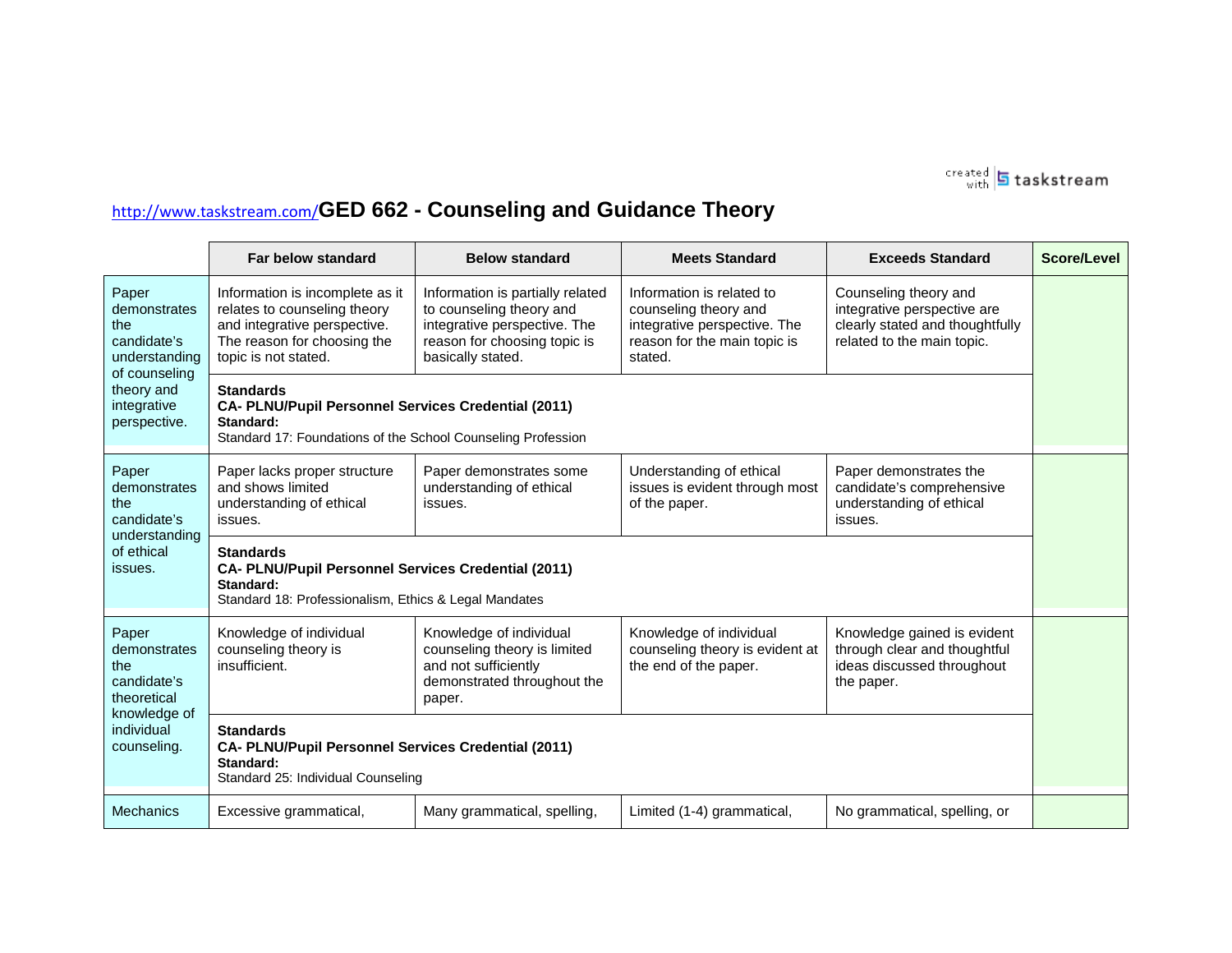|                                                     | Far below standard                                                                                                                                                                             | <b>Below standard</b>                                                            | <b>Meets Standard</b>                                                                                                                | <b>Exceeds Standard</b>                                                                                    | Score/Level |  |  |
|-----------------------------------------------------|------------------------------------------------------------------------------------------------------------------------------------------------------------------------------------------------|----------------------------------------------------------------------------------|--------------------------------------------------------------------------------------------------------------------------------------|------------------------------------------------------------------------------------------------------------|-------------|--|--|
|                                                     | spelling, and/or punctuation<br>errors.<br>(A rewrite may be required to<br>obtain a passing score<br>between 3 and 4)                                                                         | and/or punctuation errors.                                                       | spelling, and/or punctuation<br>errors.                                                                                              | punctuation errors.                                                                                        |             |  |  |
|                                                     | <b>Standards</b><br><b>CA- PLNU/Pupil Personnel Services Credential (2011)</b><br>Standard:<br>Standard 18: Professionalism, Ethics & Legal Mandates                                           |                                                                                  |                                                                                                                                      |                                                                                                            |             |  |  |
| Minimum of<br><b>10 APA</b><br>format<br>citations. | Some sources used are not<br>cited and the source has no<br>attribution (using an<br>undocumented source will<br>result in no credit for the<br>document and possible<br>disciplinary action). | All sources are accurately<br>documented, but many are<br>not in the APA format. | Appropriate and current<br>references are used. All<br>sources are accurately<br>documented, but a few are not<br>in the APA format. | Appropriate and current<br>references are used. All<br>sources are accurately<br>documented in APA format. |             |  |  |
|                                                     | <b>Standards</b><br><b>CA- PLNU/Pupil Personnel Services Credential (2011)</b><br>Standard:<br>Standard 18: Professionalism, Ethics & Legal Mandates                                           |                                                                                  |                                                                                                                                      |                                                                                                            |             |  |  |
|                                                     |                                                                                                                                                                                                |                                                                                  |                                                                                                                                      |                                                                                                            |             |  |  |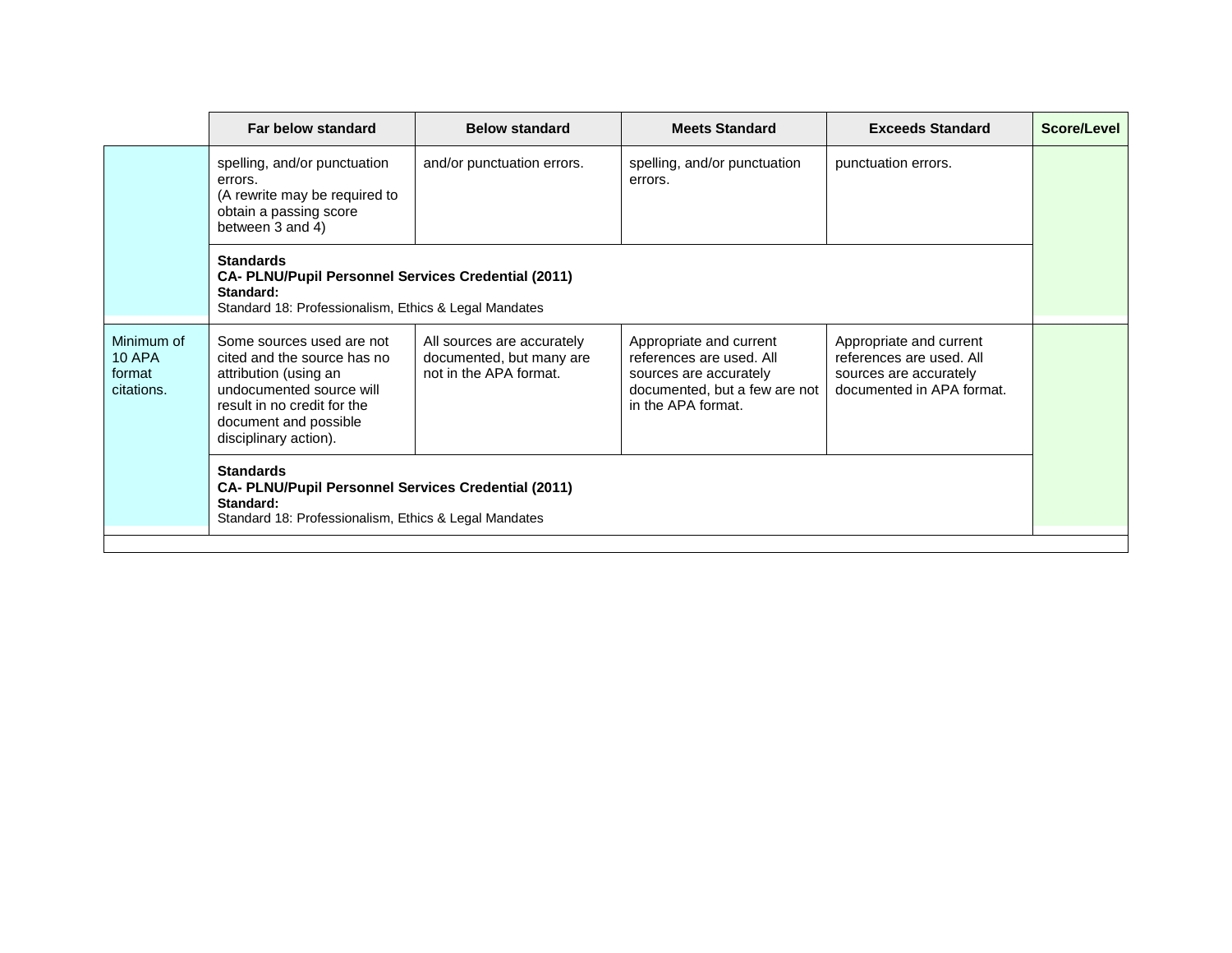

## <http://www.taskstream.com/>**GED 665 - Safe Schools and Violence Prevention**

|                                                                                                                                                                | <b>Far Below Standard</b>                                                                                                                                                                                                                                                                                                                                                                                                                                                                                                                               | <b>Below Standard</b>                                                                                                 | <b>Meets Standard</b>                                                                                                              | <b>Exceeds Standard</b>                                                                                                                                                                                         | Score/Level |  |
|----------------------------------------------------------------------------------------------------------------------------------------------------------------|---------------------------------------------------------------------------------------------------------------------------------------------------------------------------------------------------------------------------------------------------------------------------------------------------------------------------------------------------------------------------------------------------------------------------------------------------------------------------------------------------------------------------------------------------------|-----------------------------------------------------------------------------------------------------------------------|------------------------------------------------------------------------------------------------------------------------------------|-----------------------------------------------------------------------------------------------------------------------------------------------------------------------------------------------------------------|-------------|--|
| Analysis of the<br>chosen<br>problem is<br>clearly stated<br>using<br>appropriate<br>citations and<br>references to<br>quality<br>research on<br>the topic.    | Analysis of the problem is not<br>clearly stated or supported<br>with appropriate references.                                                                                                                                                                                                                                                                                                                                                                                                                                                           | Analysis of the problem is<br>stated but supported by<br>limited references.                                          | Analysis of the problem is<br>clearly stated with appropriate<br>resources.                                                        | Analysis of the problem is<br>clearly and thoroughly stated<br>with quality research<br>referenced appropriately.                                                                                               |             |  |
|                                                                                                                                                                | <b>Standards</b><br>CA- PLNU/Pupil Personnel Services Credential (2011)<br>Standard:<br>Standard 9: School Safety and Violence Prevention                                                                                                                                                                                                                                                                                                                                                                                                               |                                                                                                                       |                                                                                                                                    |                                                                                                                                                                                                                 |             |  |
| Content<br>demonstrates<br>prevention and<br>intervention<br>strategies that<br>can be<br>implemented<br>based on the<br>research.                             | Prevention and Intervention<br>strategies were not clearly<br>included in the paper.                                                                                                                                                                                                                                                                                                                                                                                                                                                                    | Prevention and Intervention<br>strategies were included but<br>demonstration of how to<br>implement them was limited. | Demonstration of how<br>prevention and intervention<br>strategies could be<br>implemented based on<br>research was clearly stated. | Demonstration of how<br>prevention and intervention<br>strategies could be<br>implemented was in<br>thoughtful detail indicating the<br>candidate did additional<br>research to support the ideas<br>presented. |             |  |
|                                                                                                                                                                | <b>Standards</b><br><b>CA- PLNU/Pupil Personnel Services Credential (2011)</b><br>Standard:<br>Standard 9: School Safety and Violence Prevention<br>Standard:<br>Standard 29: Prevention Education and Training                                                                                                                                                                                                                                                                                                                                         |                                                                                                                       |                                                                                                                                    |                                                                                                                                                                                                                 |             |  |
| Demonstration<br>of the<br>candidate's<br>understanding<br>of how the<br>knowledge<br>gained can be<br>applied to<br>addressing<br>individual<br>student needs | The candidate did not<br>The candidate demonstrated<br>The candidate demonstrated<br>The candidate demonstrated<br>demonstrate how the<br>some knowledge gained<br>knowledge gained addressing<br>exceptional knowledge<br>gained in how to address<br>knowledge gained can be<br>addressing barriers to<br>barriers to learning when<br>applied to addressing barriers<br>addressing individual student<br>barriers to learning both with<br>learning but was limited.<br>individual students and within<br>to learning.<br>needs.<br>a school system. |                                                                                                                       |                                                                                                                                    |                                                                                                                                                                                                                 |             |  |
|                                                                                                                                                                | <b>Standards</b><br>CA- PLNU/Pupil Personnel Services Credential (2011)<br>Standard:<br>Standard 9: School Safety and Violence Prevention                                                                                                                                                                                                                                                                                                                                                                                                               |                                                                                                                       |                                                                                                                                    |                                                                                                                                                                                                                 |             |  |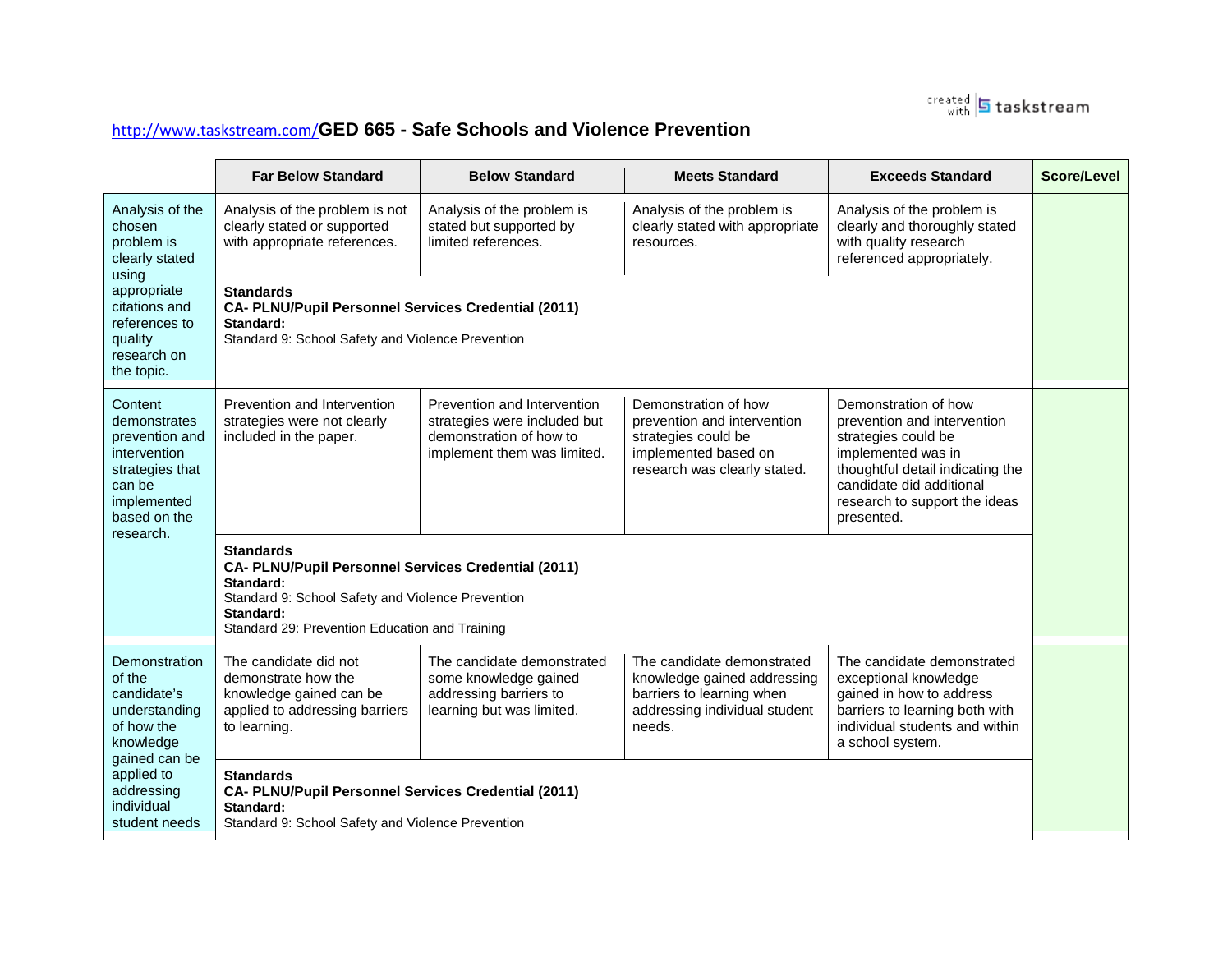|                                                                                                                                           | <b>Far Below Standard</b>                                                                                                                                                                                                                                                                                                          | <b>Below Standard</b>                                                                                                        | <b>Meets Standard</b>                                                                                            | <b>Exceeds Standard</b>                                                                                                                       | Score/Level |  |
|-------------------------------------------------------------------------------------------------------------------------------------------|------------------------------------------------------------------------------------------------------------------------------------------------------------------------------------------------------------------------------------------------------------------------------------------------------------------------------------|------------------------------------------------------------------------------------------------------------------------------|------------------------------------------------------------------------------------------------------------------|-----------------------------------------------------------------------------------------------------------------------------------------------|-------------|--|
| and barriers to<br>learning is<br>evident.                                                                                                | Standard:<br>Standard 25: Individual Counseling<br>Standard:<br>Standard 29: Prevention Education and Training                                                                                                                                                                                                                     |                                                                                                                              |                                                                                                                  |                                                                                                                                               |             |  |
| Candidate is<br>able to<br>demonstrate<br>how to use the<br>knowledge<br>gained within a<br>comprehensive<br>school safety<br>plan model. | The candidate did not<br>demonstrate how to use the<br>knowledge gained from a<br>comprehensive school safety<br>plan model.                                                                                                                                                                                                       | The candidate demonstrated<br>some knowledge regarding<br>how to use the<br>comprehensive safety plan<br>but it was limited. | The candidate demonstrated<br>how to use the knowledge<br>gained within a<br>comprehensive safety plan<br>model. | The candidate's ability to<br>explain the relationship<br>between the knowledge<br>gained and a comprehensive<br>safety plan was exceptional. |             |  |
|                                                                                                                                           | <b>Standards</b><br>CA- PLNU/Pupil Personnel Services Credential (2011)<br>Standard:<br>Standard 9: School Safety and Violence Prevention<br>Standard:<br>Standard 29: Prevention Education and Training                                                                                                                           |                                                                                                                              |                                                                                                                  |                                                                                                                                               |             |  |
| Candidate<br>demonstrates<br>graduate level<br>APA writing<br>format. Paper<br>is clearly<br>written with<br>thoughtful<br>care.          | The candidate did not<br>demonstrate graduate level<br>APA writing format. Too many<br>careless errors were found<br>within the paper.                                                                                                                                                                                             | The candidate demonstrated<br>some understanding of<br>graduate level APA writing<br>format but some errors noted.           | The candidate demonstrates<br>understanding of graduate<br>level APA writing format with<br>minimal errors.      | The candidate demonstrates<br>graduate level understanding<br>of APA writing format with a<br>clear and thoughtfully written<br>paper.        |             |  |
|                                                                                                                                           | <b>Standards</b><br>CA- PLNU/Pupil Personnel Services Credential (2011)<br>Standard:<br>Standard 1: Program Design, Rationale and Coordination<br>Standard:<br>Standard 9: School Safety and Violence Prevention<br>Standard:<br>Standard 25: Individual Counseling<br>Standard:<br>Standard 29: Prevention Education and Training |                                                                                                                              |                                                                                                                  |                                                                                                                                               |             |  |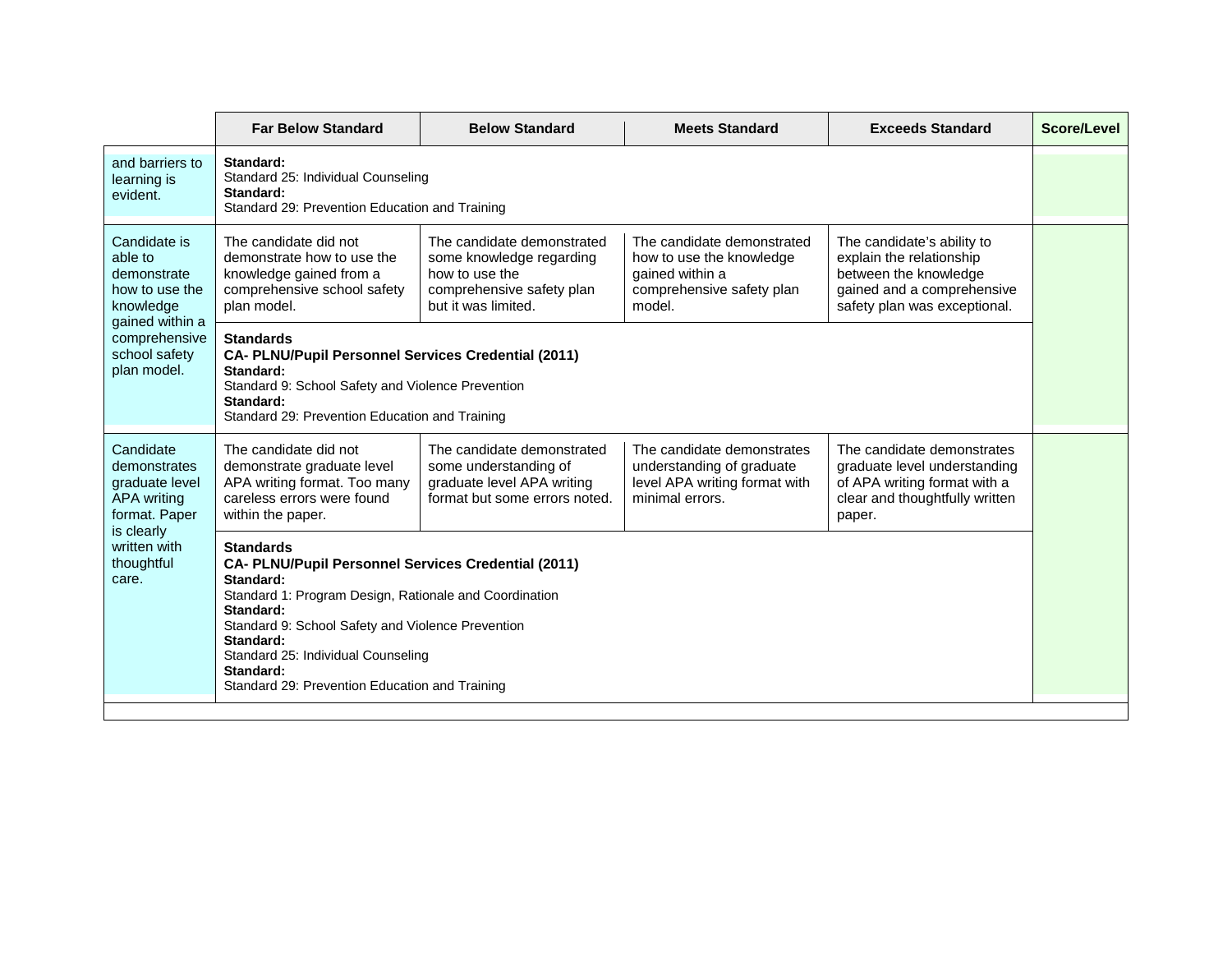## **GED 667A - Comprehensive Counseling & Guidance Programs: Coordination & Collaboration**

**Far Below Standard Below Standard Meets Standard Exceeds Standard Score/Level** Knowledge of all components of American **School** Counselor's National Model and its implementation. Has limited understanding of the ASCA national model and its implementation Demonstrates a fundamental understanding of the ASCA model and its implementation Basic knowledge of most components of the ASCA model and its implementation are demonstrated Well defined knowledge of all components of the ASCA model and its implementation are demonstrated **Standards CA- PLNU/Pupil Personnel Services Credential (2011) Standard:** Standard 18: Professionalism, Ethics & Legal Mandates **Standard:** Standard 22: Leadership **Standard:** Standard 28: Organizational and System Development Analysis of ethics and legal mandates. Limited preparation was evident; information was unorganized and difficult to follow. Too much or not enough information shared, was read aloud, and unequally distributed between group presenters Information was organized and distributed equally among the group, however more awareness of how to effectively present the material needed to be demonstrated Information was well organized, group members shared equal responsibility, and effective communication skills were evident **Standards CA- PLNU/Pupil Personnel Services Credential (2011) Standard:** Standard 18: Professionalism, Ethics & Legal Mandates **Standard:** Standard 22: Leadership **Standard:** Standard 27: Collaboration, Coordination and Team Building **Standard:** Standard 28: Organizational and System Development **Demonstrates** knowledge of professional school Limited understanding of professional school counseling responsibilities Some understanding of professional school counseling responsibilities are demonstrated Good knowledge of professional school counseling responsibilities is demonstrated. Well defined knowledge of all professional school counseling responsibilities is demonstrated

created 5 taskstream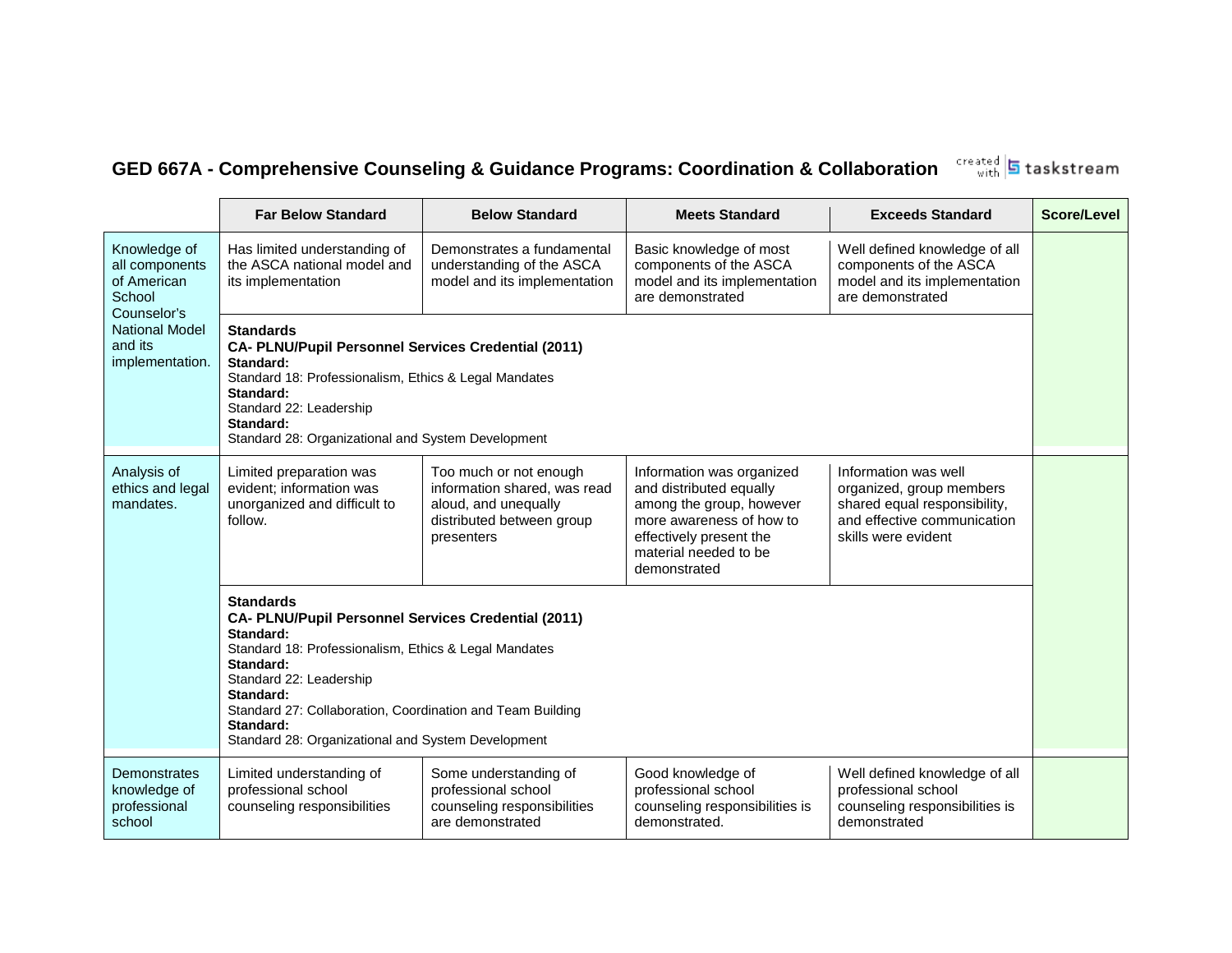|                                 | <b>Far Below Standard</b>                                                                                                                                                                                                                                                                                                                                                                                                                                                                                | <b>Below Standard</b>                                                     | <b>Meets Standard</b>                                                                                                                                        | <b>Exceeds Standard</b>                                                                              | Score/Level |
|---------------------------------|----------------------------------------------------------------------------------------------------------------------------------------------------------------------------------------------------------------------------------------------------------------------------------------------------------------------------------------------------------------------------------------------------------------------------------------------------------------------------------------------------------|---------------------------------------------------------------------------|--------------------------------------------------------------------------------------------------------------------------------------------------------------|------------------------------------------------------------------------------------------------------|-------------|
| counseling<br>responsibilities  | <b>Standards</b><br><b>CA- PLNU/Pupil Personnel Services Credential (2011)</b><br>Standard:<br>Standard 13: Collaboration and Coordination of Pupil Support Systems<br>Standard:<br>Standard 18: Professionalism, Ethics & Legal Mandates<br>Standard:<br>Standard 22: Leadership<br>Standard:<br>Standard 27: Collaboration, Coordination and Team Building<br>Standard:<br>Standard 28: Organizational and System Development<br>Standard:<br>Standard 30: Research, Program Evaluation and Technology |                                                                           |                                                                                                                                                              |                                                                                                      |             |
| Leadership and<br>Collaboration | Has limited understanding of<br>the leadership skills<br>necessary in the school<br>counseling profession.<br>Knowledge of the critical skills<br>needed to collaborate are not<br>evident at this time<br><b>Standards</b><br>CA- PLNU/Pupil Personnel Services Credential (2011)<br>Standard:                                                                                                                                                                                                          | Some understanding of<br>leadership and collaboration<br>are demonstrated | Demonstration of leadership<br>skills are emerging.<br>understanding of the need to<br>collaborate in order to better<br>serve students is<br>conceptualized | High commitment to develop<br>leadership and collaboration<br>skills are evident and<br>demonstrated |             |
|                                 | Standard 22: Leadership<br>Standard:<br>Standard 27: Collaboration, Coordination and Team Building                                                                                                                                                                                                                                                                                                                                                                                                       |                                                                           |                                                                                                                                                              |                                                                                                      |             |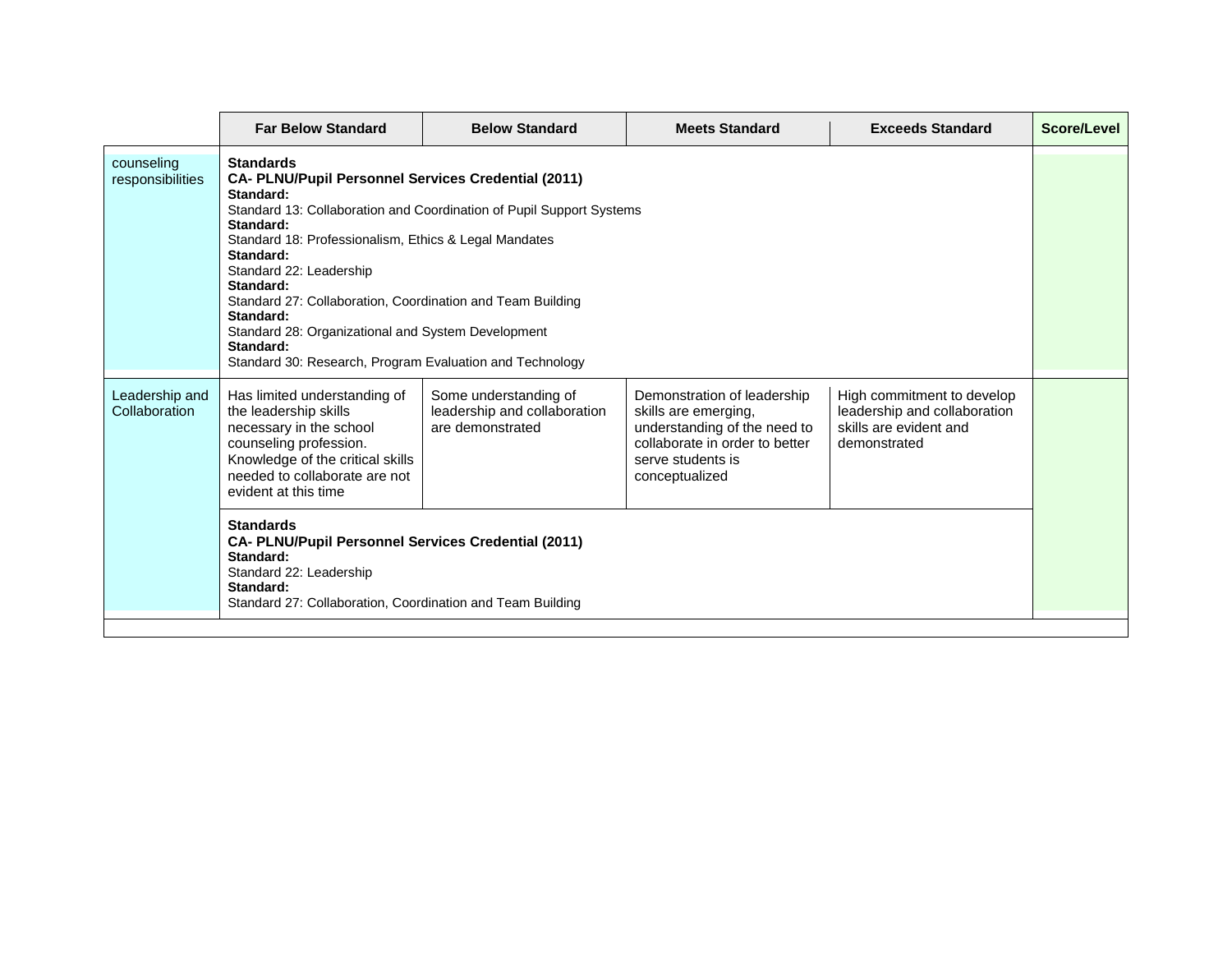#### created<br>with **GED 667B - Comprehensive Counseling & Guidance Programs: Coordination & Collaboration**

**Far Below Standard**  Below Standard **Meets Standard Below Standard Score/Level** Category 1: Principal's message which demonstrates collaboration between student support services and administration Some statements and explanations were not included and/or poorly written and unstructured. Statements and explanations were included, but poorly written and structure was weak. Four out of five statements were included, well written and structured. All statements were included, structured clearly, defined and well written. **Standards CA- PLNU/Pupil Personnel Services Credential (2011) Standard:** Standard 13: Collaboration and Coordination of Pupil Support Systems **Standard:** Standard 27: Collaboration, Coordination and Team Building Category 2: Student Support Personnel Team; demonstrates knowledge of collaboration needed in order to provide comprehensive services to students. Some statements, explanations, and a chart were not included and/or poorly written and unstructured. Statements, explanations, and a chart were included, but poorly written and structure was weak. Three out of four statements and/or explanations were included, chart was sufficient, well written and structured. All statements, explanations, and chart were included, clearly defined, well written and well structured. **Standards CA- PLNU/Pupil Personnel Services Credential (2011) Standard:** Standard 13: Collaboration and Coordination of Pupil Support Systems **Standard:** Standard 27: Collaboration, Coordination and Team Building Category 3: School Climate and Safety assessment. Using data to identify the Some Statements, explanations and graphs were not included and/or poorly written and Statements, explanations and graphs were included, but poorly written with limited structure. All statements, explanations, graphs, process and perception data were included and All statements, explanations, graphs, process and perception data were clearly defined,

**h** taskstream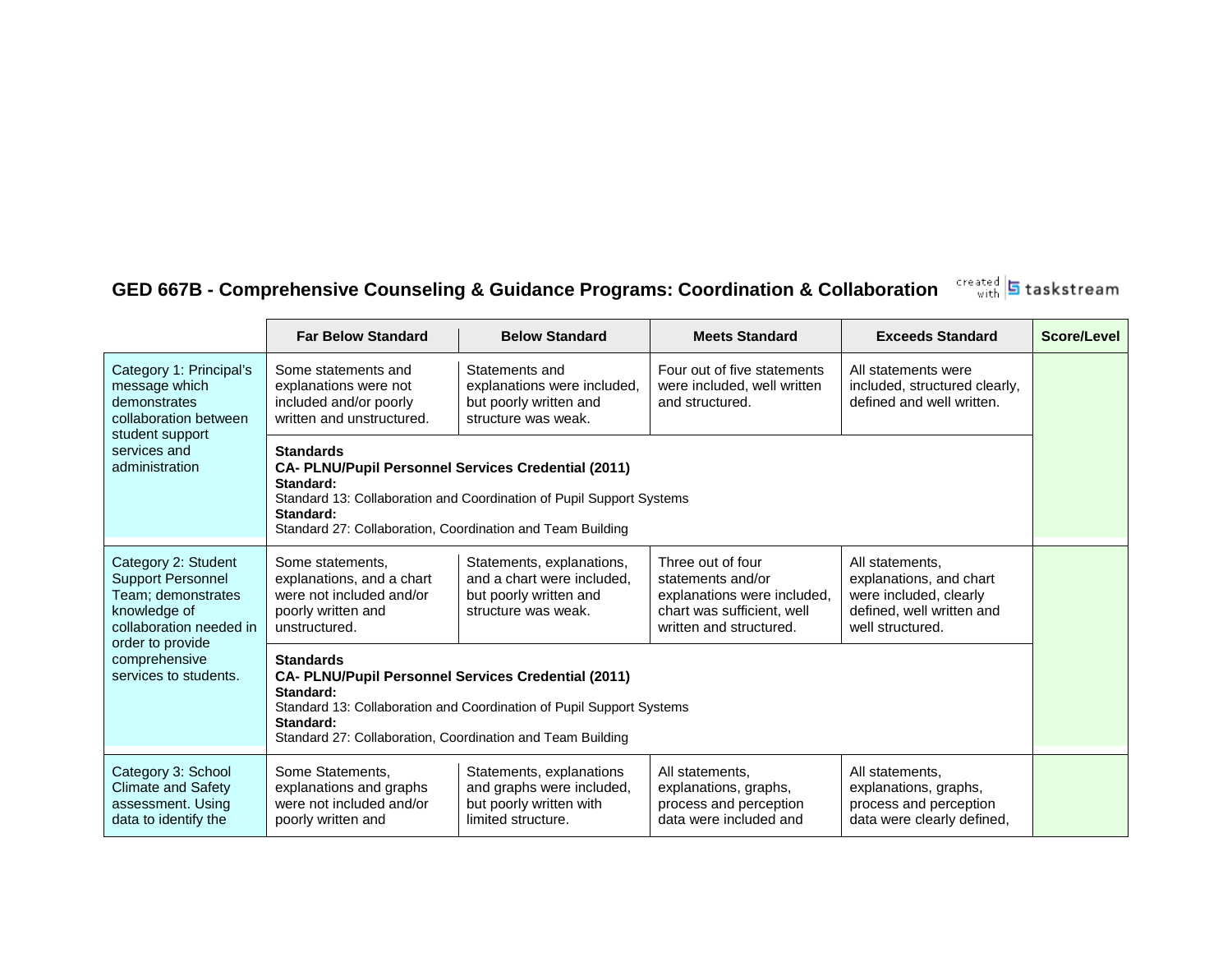|                                                                                                                                         | <b>Far Below Standard</b>                                                                                                                                                                                                                                                                                  | <b>Below Standard</b>                                                                                                | <b>Meets Standard</b>                                                                                         | <b>Exceeds Standard</b>                                                                                                                                                | Score/Level |  |
|-----------------------------------------------------------------------------------------------------------------------------------------|------------------------------------------------------------------------------------------------------------------------------------------------------------------------------------------------------------------------------------------------------------------------------------------------------------|----------------------------------------------------------------------------------------------------------------------|---------------------------------------------------------------------------------------------------------------|------------------------------------------------------------------------------------------------------------------------------------------------------------------------|-------------|--|
| needs of students and<br>address barriers to                                                                                            | unstructured.                                                                                                                                                                                                                                                                                              |                                                                                                                      | sufficiently represented.                                                                                     | well written and structured.                                                                                                                                           |             |  |
| learning.                                                                                                                               | <b>Standards</b><br>CA- PLNU/Pupil Personnel Services Credential (2011)<br>Standard:<br>Standard 18: Professionalism, Ethics & Legal Mandates<br>Standard:<br>Standard 22: Leadership<br>Standard:<br>Standard 30: Research, Program Evaluation and Technology                                             |                                                                                                                      |                                                                                                               |                                                                                                                                                                        |             |  |
| Category 4: Student<br>Results; utilizing data<br>to develop a<br>comprehensive<br>counseling program.                                  | Some statements,<br>explanations, and graphs<br>were not included and/or<br>poorly written and ASCA<br>standards were missing.                                                                                                                                                                             | Statements, explanations,<br>and graphs were included<br>and/or poorly written<br>without linking ASCA<br>standards. | All statements.<br>explanations, and graphs<br>were included with ASCA<br>standards sufficiently<br>embedded. | All statements,<br>explanations, and graphs<br>were clearly included with<br>ASCA standards evidently<br>embedded.                                                     |             |  |
|                                                                                                                                         | <b>Standards</b><br>CA- PLNU/Pupil Personnel Services Credential (2011)<br>Standard:<br>Standard 13: Collaboration and Coordination of Pupil Support Systems<br>Standard:<br>Standard 27: Collaboration, Coordination and Team Building<br>Standard:<br>Standard 28: Organizational and System Development |                                                                                                                      |                                                                                                               |                                                                                                                                                                        |             |  |
| Category 5:<br>Community<br>Partnership/Resources;<br>demonstrating<br>collaboration,<br>coordination of service,<br>and team building. | Some statements,<br>resources, volunteer<br>activities and contact<br>information were not<br>included.                                                                                                                                                                                                    | Statements, resources,<br>volunteer activities, and<br>contact information were<br>included but poorly written.      | All statements, resources,<br>volunteer activities, and<br>contact information were<br>included.              | All statements, resources,<br>volunteer activities, and<br>contact information were<br>included and demonstrated<br>a working knowledge of the<br>ASCA national model. |             |  |
|                                                                                                                                         | <b>Standards</b><br>CA- PLNU/Pupil Personnel Services Credential (2011)<br>Standard:<br>Standard 13: Collaboration and Coordination of Pupil Support Systems<br>Standard:<br>Standard 22: Leadership<br>Standard:<br>Standard 27: Collaboration, Coordination and Team Building                            |                                                                                                                      |                                                                                                               |                                                                                                                                                                        |             |  |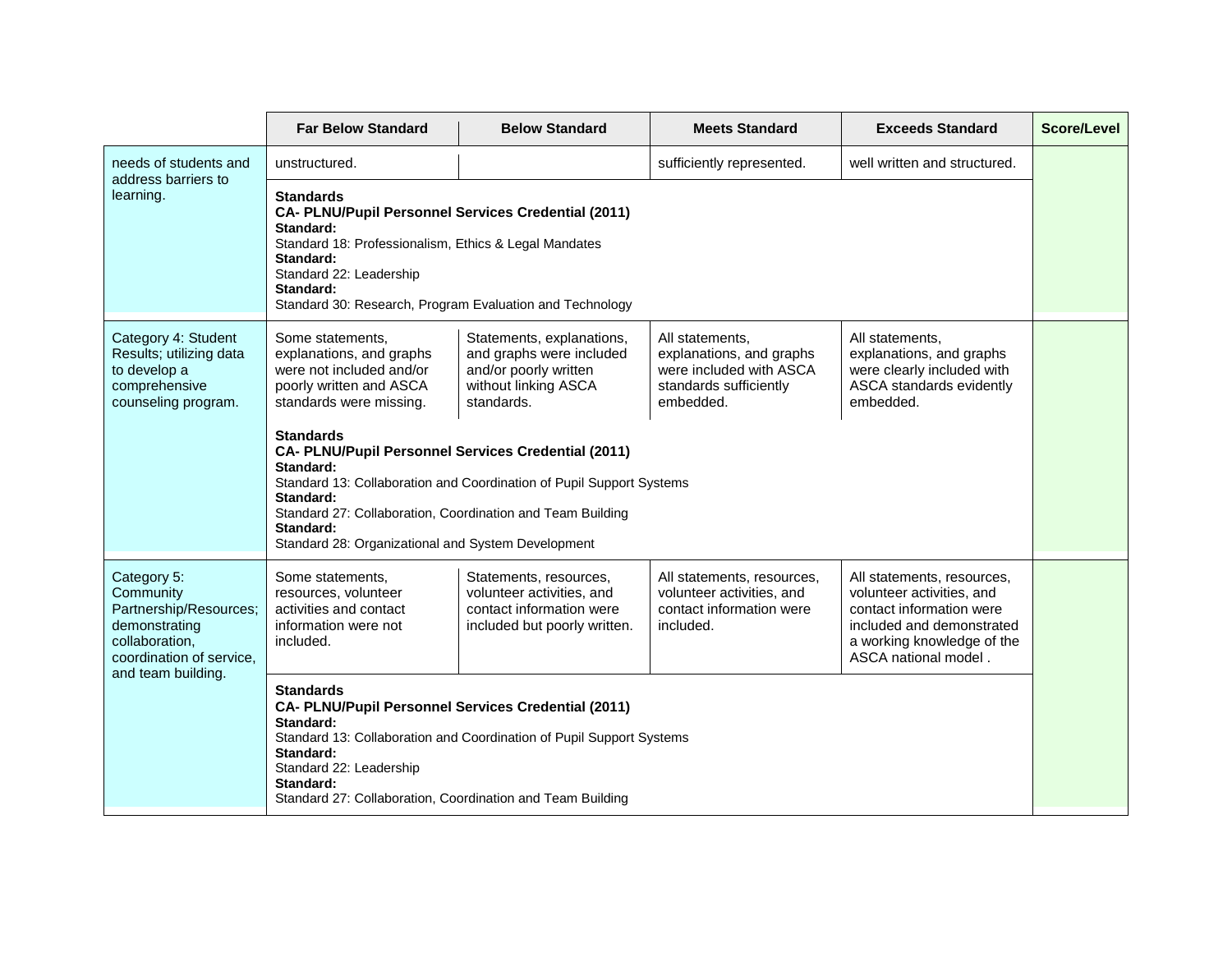|                     | <b>Far Below Standard</b>                                                                                                                                 | <b>Below Standard</b>                                                                                                              | <b>Meets Standard</b>                                                                                                                                      | <b>Exceeds Standard</b>                                                                                                                  | Score/Level |
|---------------------|-----------------------------------------------------------------------------------------------------------------------------------------------------------|------------------------------------------------------------------------------------------------------------------------------------|------------------------------------------------------------------------------------------------------------------------------------------------------------|------------------------------------------------------------------------------------------------------------------------------------------|-------------|
| Category 6: Content | <b>SPARC</b> guidelines<br>regarding content, format,<br>and grammatical errors<br>were not followed and<br>SPARC must be edited and<br>then resubmitted. | Some SPARC guidelines<br>regarding content, format,<br>and grammatical errors<br>were followed but lack of<br>editing was evident. | <b>SPARC</b> guidelines<br>regarding content, format,<br>and grammatical errors<br>were sufficiently followed<br>however more than 2 errors<br>were noted. | <b>SPARC</b> guidelines<br>regarding content, format,<br>and grammatical errors<br>were followed. No more<br>than two errors were noted. |             |
|                     | <b>Standards</b><br><b>CA- PLNU/Pupil Personnel Services Credential (2011)</b><br>Standard:<br>Standard 30: Research, Program Evaluation and Technology   |                                                                                                                                    |                                                                                                                                                            |                                                                                                                                          |             |

| 1. Dignity & Honor:<br>The candidate honors and respects the worthiness of<br>all individuals in word and deed based on PLNU's<br>Wesleyan heritage: We are individuals created in the<br>image of God, committed to civility, respect,<br>hospitality, grace, and service. | <b>Demonstrates</b><br>indicator<br>infrequently if at<br>all. | Demonstrates indicator<br>with direct prompting from<br>peers or teacher. May have<br>some difficulty in<br>responding openly to<br>feedback from peers or<br>teacher. | Demonstrates indicator<br>with minimal prompting.<br>Demonstrates an<br>openness to reflect on<br>feedback from peers or<br>teacher. | Consistently and spontaneously<br>demonstrates indicator with relative<br>ease. Demonstrates the ability to<br>self-correct or demonstrates<br>responsiveness to feedback from<br>peers or teacher if areas for<br>improvement are discussed |  |
|-----------------------------------------------------------------------------------------------------------------------------------------------------------------------------------------------------------------------------------------------------------------------------|----------------------------------------------------------------|------------------------------------------------------------------------------------------------------------------------------------------------------------------------|--------------------------------------------------------------------------------------------------------------------------------------|----------------------------------------------------------------------------------------------------------------------------------------------------------------------------------------------------------------------------------------------|--|
| 2. Honesty & Integrity:<br>The candidate demonstrates honesty, integrity, and<br>coherence in attitudes, and actions, and is<br>accountable to the norms and expectations of the<br>learning community.                                                                     | Demonstrates<br>indicator<br>infrequently if at<br>all.        | Demonstrates indicator<br>with direct prompting from<br>peers or teacher. May have<br>some difficulty in<br>responding openly to<br>feedback from peers or<br>teacher. | Demonstrates indicator<br>with minimal prompting.<br>Demonstrates an<br>openness to reflect on<br>feedback from peers or<br>teacher. | Consistently and spontaneously<br>demonstrates indicator with relative<br>ease. Demonstrates the ability to<br>self-correct or demonstrates<br>responsiveness to feedback from<br>peers or teacher if areas for<br>improvement are discussed |  |
| 3. Caring, Patience, and Respect:<br>The candidate demonstrates caring, patience,<br>fairness and respect for the knowledge level,<br>diversity, and abilities of others, ensuring that all<br>students have the opportunity to achieve.                                    | Demonstrates<br>indicator<br>infrequently if at<br>all.        | Demonstrates indicator<br>with direct prompting from<br>peers or teacher. May have<br>some difficulty in<br>responding openly to<br>feedback from peers or<br>teacher. | Demonstrates indicator<br>with minimal prompting.<br>Demonstrates an<br>openness to reflect on<br>feedback from peers or<br>teacher. | Consistently and spontaneously<br>demonstrates indicator with relative<br>ease. Demonstrates the ability to<br>self-correct or demonstrates<br>responsiveness to feedback from<br>peers or teacher if areas for<br>improvement are discussed |  |
| 4. Spirit of Collaboration, Flexibility and Humility:<br>The candidate actively participates in and contributes<br>to the achievement of the learning community,                                                                                                            | Demonstrates<br>indicator<br>infrequently if at                | Demonstrates indicator<br>with direct prompting from<br>peers or teacher. May have                                                                                     | Demonstrates indicator<br>with minimal prompting.<br>Demonstrates an                                                                 | Consistently and spontaneously<br>demonstrates indicator with relative<br>ease. Demonstrates the ability to                                                                                                                                  |  |